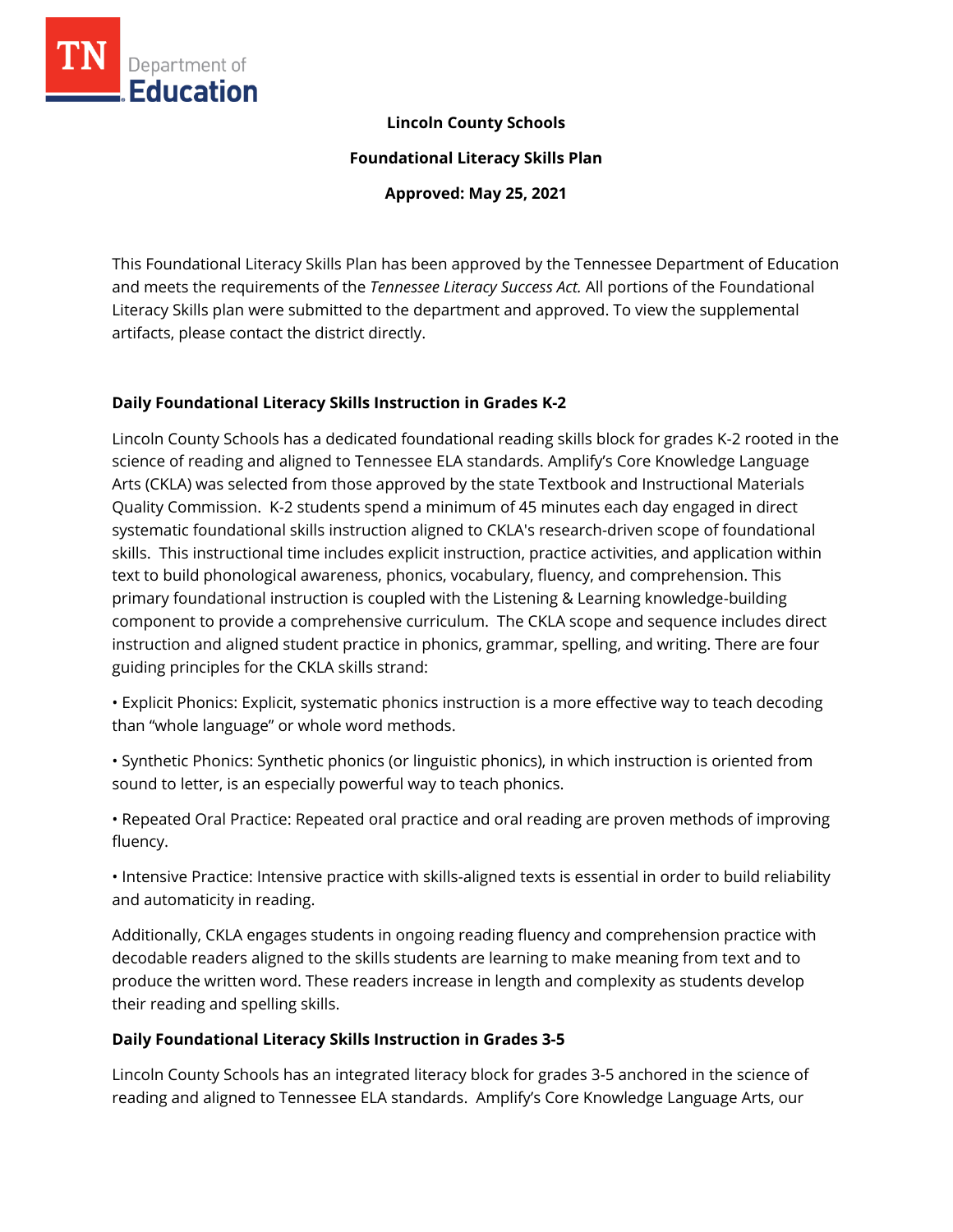curriculum materials in Grade 3-5, was selected from those approved by the state Textbook and Instructional Materials Quality Commission. During the integrated ELA block that meets an evidencebased approach to applying foundational skills within daily lessons, our students receive a total of 98 minutes of ELA instruction in grade three and 75 minutes of ELA instruction in grades four and five each day. Although the daily routine is not the same each day, all daily instruction includes components for knowledge-building (to build and improve the ability to comprehend complex texts and apply that knowledge as they listen, read, write, think, and speak) for about 60 minutes per day and foundational skills instruction that includes fluency, grammar, morphology, spelling, and writing for at least 30 minutes per day. Our adopted curricula also engage students in work around fluency, vocabulary, and comprehension. The fluency, vocabulary, and comprehension skills are not taught in isolation but are embedded within the lesson to ensure continuity, cohesion, and connection.

A daily lesson sequence in grade 3 CKLA may include briefly activating prior knowledge and reading independently and/or aloud in partners or whole-group. After the daily read aloud (or independent reading in on-grade level, complex text), the students may summarize the content (through a thinkpair-share model), unpack the most essential vocabulary ("word work"), respond to a series of scaffolded questions with both discussion and writing and write a response to an inferential question that requires students to use evidence from the text to support their answer. Students also receive vocabulary instruction where teachers provide explicit support for vocabulary needed to access the complex text. In some lessons, the students may study the root words to understand how they can use parts of words to determine meaning. Students use their word knowledge as they engage in group discussion and writing activities. Therefore, foundational skills instruction is embedded in all aspects of a 120-minute block and is dedicated to developing students' holistic literacy approach to fluency, vocabulary, and comprehension coherently as recommended by research.

In grades 4-5, a daily lesson sequence using Amplify's Core Knowledge Language Arts typically includes whole-class instruction targeting grade-level standards for reading, writing, speaking, listening, and language with complex texts. Whole-class instruction provides a space for students to think deeply about meaningful text, talk with other students to develop and refine their thinking about text, and write about their knowledge and understanding of complex text. Students also participate in small-group instruction during which they receive targeted instruction in morphology and spelling patterns, reading fluency, and grammar. Small group time may also be used to support students with vocabulary and additional knowledge building needed to fully engage with the unit texts, as well as personalized instruction in their writing.

# **Approved Instructional Materials for Grades K-2**

Amplify - K-5 Core Knowledge Language Arts

## **Approved Instructional Materials for Grades 3-5**

Amplify - K-5 Core Knowledge Language Arts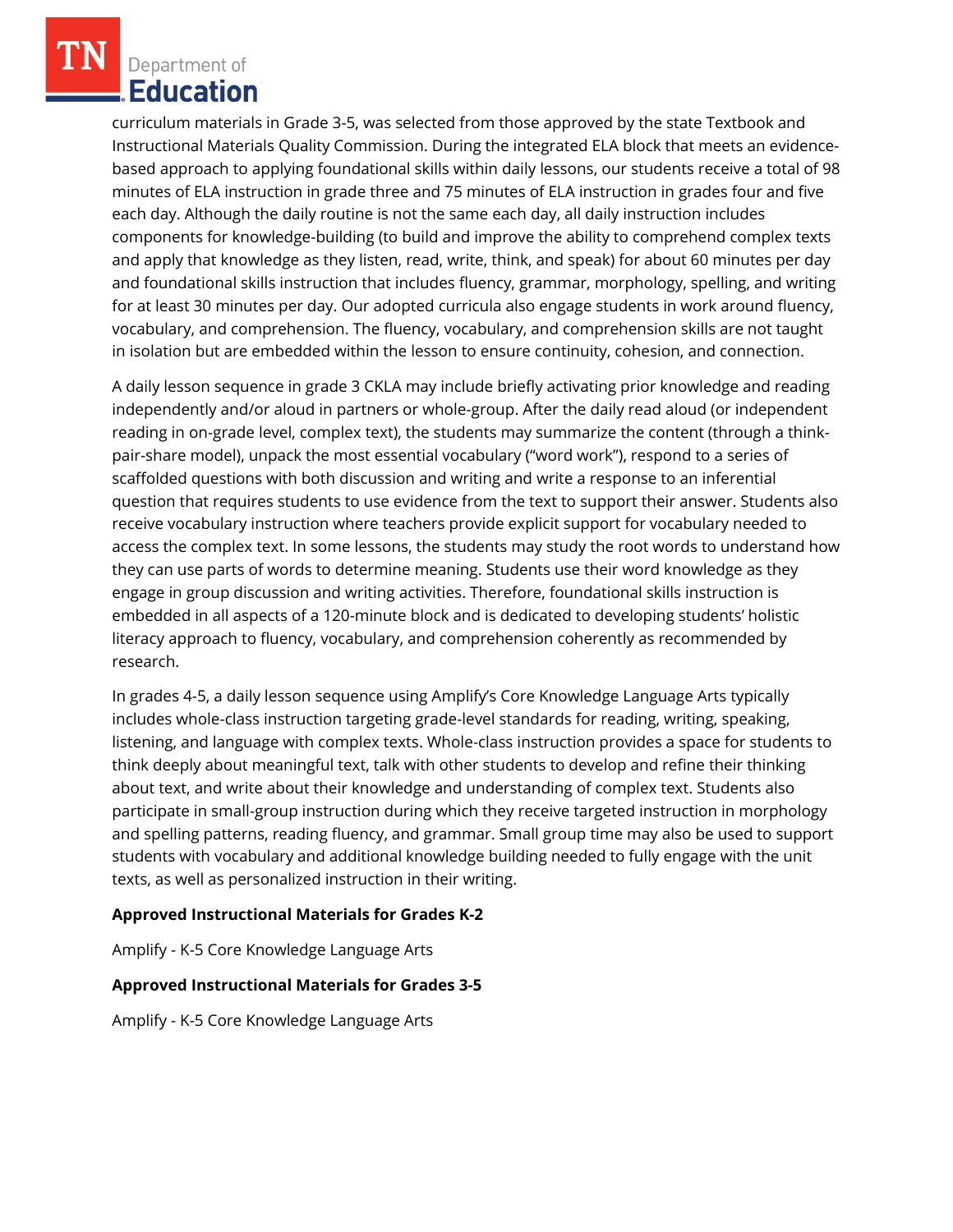#### **Additional Information about Instructional Materials**

We encourage our families to order the "at-home decodables" through the state's free ordering website. These decodables allow our students additional practice with their families and provide families with the sounds-support to connect school and home practice.

# **Universal Reading Screener for Grades K-5. This screener complies with RTI<sup>2</sup>and Say Dyslexia requirements.**

Universal Reading Screener for Grades K-5. This screener complies with RTI2 and Say Dyslexia requirements.

We have been using EasyCBM in K-8, but will transition to the state's universal screener next year.

#### **Intervention Structure and Supports**

Lincoln County will transition to the state's universal screener next year.

Lincoln County's tiered support system follows the RTI2 Framework: building a strong foundation through early and continued screening, research-based and high-quality instruction for all, tier I remediation and differentiation, tier II and III progressive intervention, progress-monitoring, data team meetings, and planning PLCs.

A universal screener is used three times each year. School-level teams use this and other data to determine the needs of individual students within our tiered model of support. Discussion around reader performance also includes identifying characteristics of Dyslexia according to the Tennessee Dyslexia Resource Guide. When the need for tier II or III intervention is evidenced, diagnostic assessments and the Teacher Observation Questionnaire for Dyslexia are used to identify specific skill deficits and/or dyslexia characteristics.

When school teams determine that a student needs tier II intervention, additional tier III support, and/or exhibits characteristics of dyslexia; a notification letter with intervention specifics and information about reading are provided. Additional resources are also available upon request. Letters and information are sent immediately after screening or at any other time when the team identifies a skill deficit in need of intervention.

Intervention students receive a minimum of 45 minutes of small group, explicit, systematic intervention daily designed to address identified skill deficits along a hierarchical sequence. Progress-monitoring is used to determine progress toward mastery. Teams follow decision-making protocols to determine next steps according to each student's progress including changes in intensity, duration, or materials. Tier III provides greater support than tier II. School-level RTI teams meet at least every 4.5 weeks, and schools meet in PLCs at least monthly to discuss academic and non-academic data, interventions, and adjustments needed in tiered instruction, personnel, and or scheduling.

All intervention teachers have been trained in all evidence-based instructional materials and methods used in intervention. These range from additional support through the CKLA materials to the use of Orton Gillingham materials. Research-based options meeting State guidelines for reading intervention include, but are not limited to the CKLA Assessment and Remediation Guide, Yoshimoto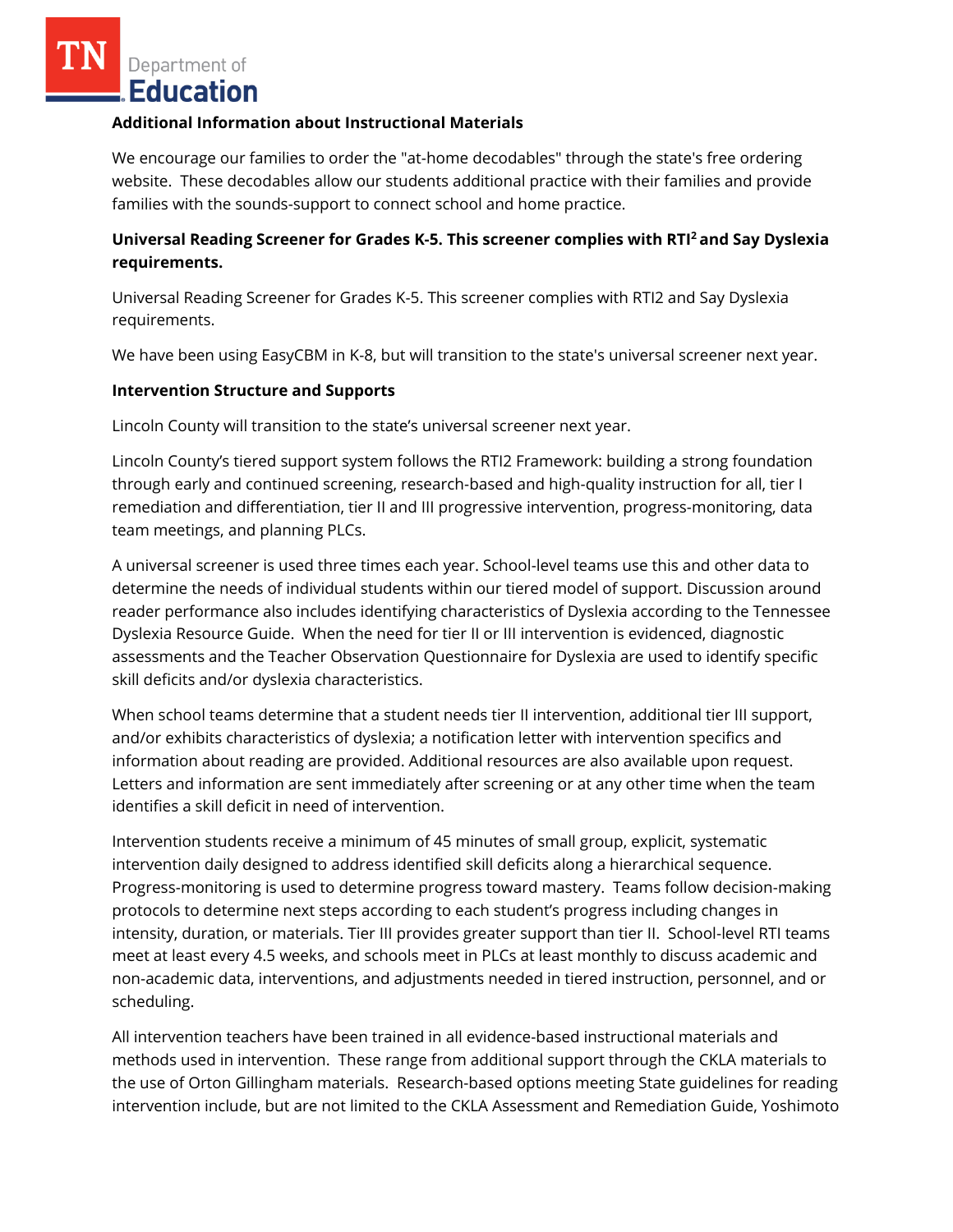Orton Gillingham, 95% Group products, West Virginia Phonics, and Read Naturally. All programs and materials meet evidence-based criteria.

Additional Information about the CKLA Assessment & Remediation Guide:

The CKLA Assessment and Remediation Guide (ARG) provides multiple additional resources for teachers to use as they support students on their path to mastery of grade-level foundational skills:

• Sample Lessons: Samples of lessons are provided, as well as lesson templates to guide the planning to build lessons that fit the specific needs of individual students or small groups.

• Word/Chaining Lists: The ARG includes word lists and chaining lists that teachers can plan into a lesson for students to use for practicing the mastery of the letter-sound correspondences identified as weaknesses.

• Activities for Reteaching: The ARG includes activities to be used for reteaching. All of these activities are engaging and designed to be teacher-facilitated. Though there are worksheets for some activities.

## **Parent Notification Plan/Home Literacy Reports**

Our district notifies parents in grades K-5 if their child is "at-risk" for or has a significant reading deficiency (as evidenced by students scoring in the 0-25th percentile) immediately after the district's schools complete the fall universal screening. Students' scores are communicated in parent-friendly language that provides a clear explanation of student skill gaps and the depth and extent of student needs. The parents are told what intervention their student will receive and the amount of time each day the student will receive services. This is coupled with a description of the importance of being able to read by the end of third grade.

The district defines how students are assessed and what a "significant reading deficiency" means. Parents are subsequently notified of their child's progress, or lack of progress, after the 4 ½ week data team meetings. In the parent notification, data teams note any changes being made if the child is not showing sufficient progress as evidenced by progress monitoring and universal screening data as well as recommended activities (that do not require purchased resources) that will support students in the area of deficit. These communications go out to the parents with students in grades K-5 three times annually.

Additionally, the ELA curriculum contains parent letters in the younger grades that outline the foundational skills and knowledge domains for the coming weeks that will inform and equip parents to work with the child. Families can better understand how to support their student(s) through questions about their texts and through an awareness of what foundational skills their child(ren) are learning.

## **Professional Development Plan**

Teachers in our district will participate in the free and optional Reading 360 Early Literacy Training series developed by the Tennessee Department of Education. Our plan for providing PD for all PreK-5 classroom, special education, and intervention teachers is as follows: